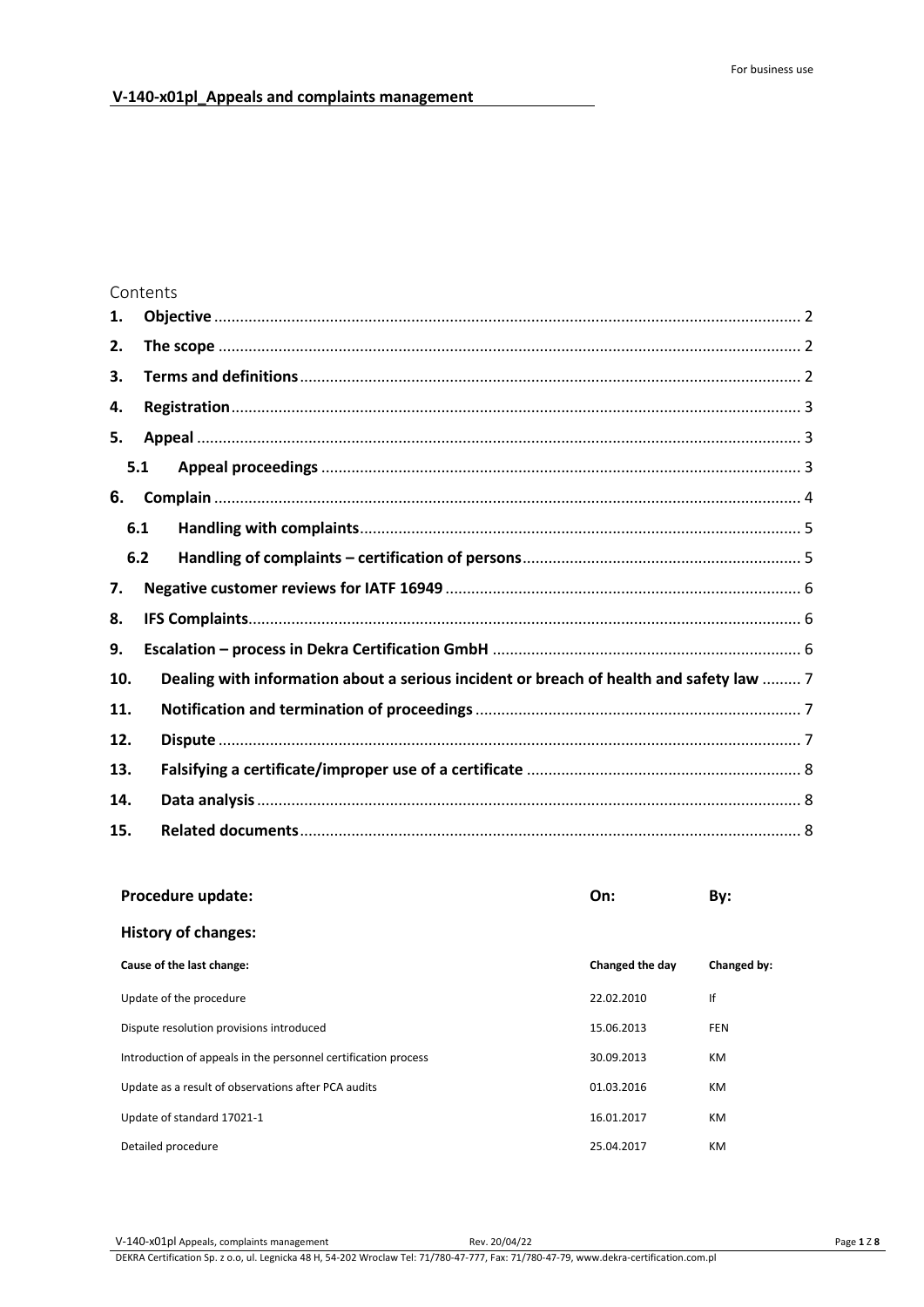| Update on persons certification records + reference to requirements under IATF 16949 | 30.12.2019 | MP |
|--------------------------------------------------------------------------------------|------------|----|
| Update of the procedure                                                              | 22/12/2020 | AS |
| Signature change from V-013-x01pl to V-140-x01pl                                     | 11/02/2021 | MP |
| Moving the procedure V-140-x01 to the QMS Team + was added point 8. IFS complaints   | 19/11/2021 | WŻ |
| Update and clarify point 10                                                          | 11/04/2022 | WŹ |

## <span id="page-1-0"></span>1. Objective

Ensuring the correct process of handling appeals and complaints to certification processes carried out in DEKRA Certification Sp. z o.o.. The procedure is also used to consider negative feedback from customers related to IATF, in addition to reports of forgery and incorrect handling of certificates issued before DEKRA Certification. The procedure determines the procedure in case of receipt of information about the occurrence of a serious incident or violation of health and safety law

### <span id="page-1-1"></span>2. The scope

This procedure defines the procedure for receipt of complaints or apeeal, analysis, making of certification decision and resolving disputesarising submitted in the form of complaints or appeals arising from the national and international certification activities of DEKRA Certification Sp. z o.o. Complaints not relating to certification activities are submitted to the legal department of DEKRA Certification Sp. z o.o.

Description of the process of handling complaints and appeals is publicly available on the website:

#### *http://dekra-certification.com.pl/*

On the website there are also interactive forms to lodge a complaint or appeal in on-line form.

## <span id="page-1-2"></span>3. Terms and definitions

| <b>Appeal</b>         | Request by the organisation providing the subject matter of the conformity assessment<br>to DEKRA Certification Sp. z o.o. to reconsider the above-referred decision taken by the<br>entity relating to that subject matter |  |  |
|-----------------------|-----------------------------------------------------------------------------------------------------------------------------------------------------------------------------------------------------------------------------|--|--|
| Complaint             | Dissatisfaction reported by any person or organization, other than an appeal against the<br>activities of DEKRA Certification Sp. z o.o., where a response is required                                                      |  |  |
| Negative feedback     | Expression of dissatisfaction which cannot be directly identified as a complaint and                                                                                                                                        |  |  |
| from<br><b>IATF</b>   | which may not require processing in accordance with <b>point 6</b> of this document                                                                                                                                         |  |  |
| customers             |                                                                                                                                                                                                                             |  |  |
| <b>Dispute</b>        | Disagreement with the way in which the complaint was resolved presented by DEKRA                                                                                                                                            |  |  |
|                       | Certification Sp. z o.o.                                                                                                                                                                                                    |  |  |
| <b>Conciliator</b>    | A person or organization that provides and conducts a dispute resolution process,                                                                                                                                           |  |  |
|                       | external to DEKRA Certification Sp. z o.o.                                                                                                                                                                                  |  |  |
| DC                    | <b>DEKRA Certification Ltd.</b>                                                                                                                                                                                             |  |  |
| <b>MSR</b>            | Management System Responsible                                                                                                                                                                                               |  |  |
| <b>QMS Team</b>       | <b>Quality Management System Team</b>                                                                                                                                                                                       |  |  |
| <b>QMS Specialist</b> | <b>Quality management System Specialist</b>                                                                                                                                                                                 |  |  |
| <b>RCCM</b>           | Regional Competence Center Manager                                                                                                                                                                                          |  |  |

DEKRA Certification Sp. z o.o, ul. Legnicka 48 H, 54-202 Wroclaw Tel: 71/780-47-777, Fax: 71/780-47-79, www.dekra-certification.com.pl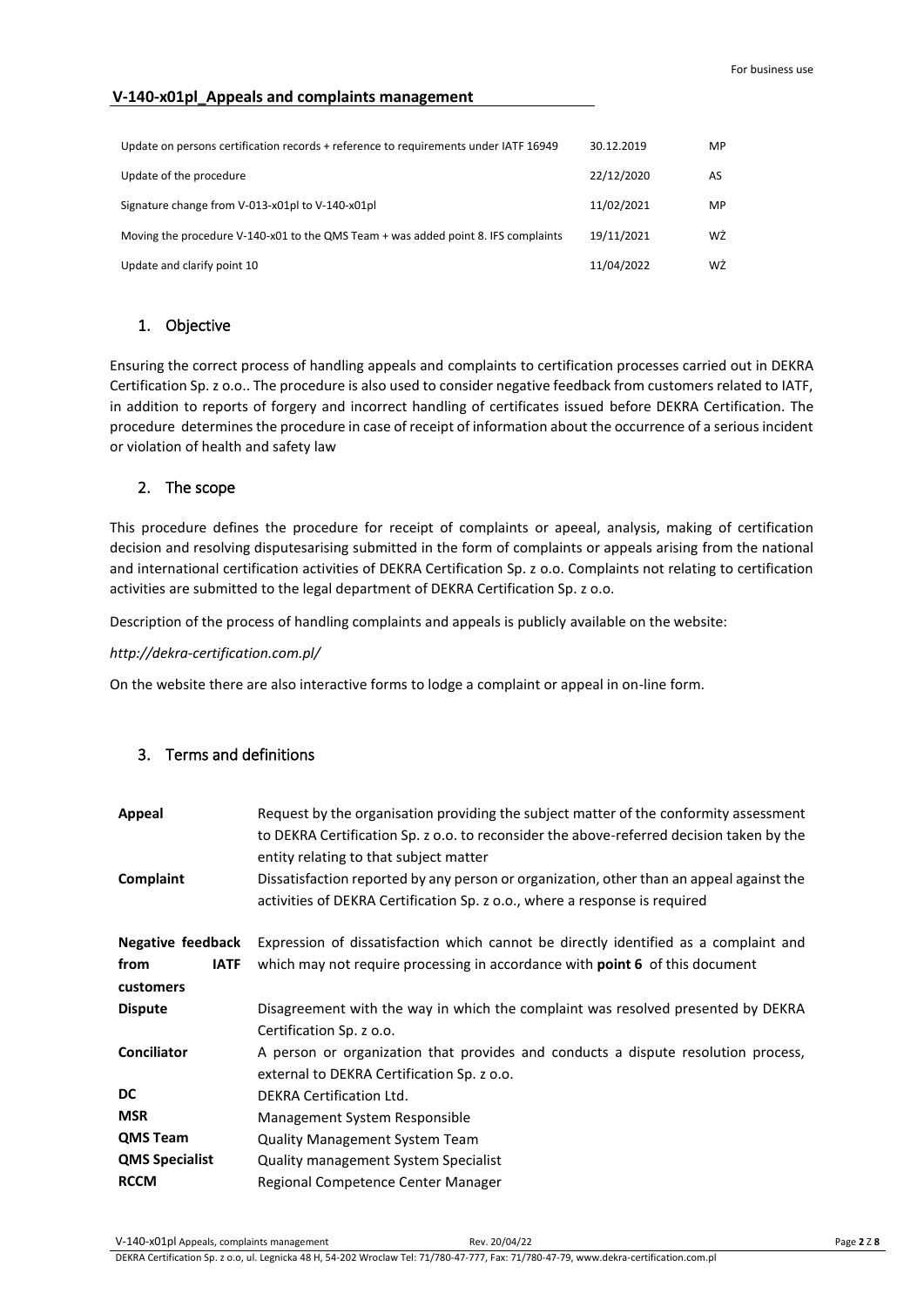| <b>CPM</b>              | <b>Customer Project Manegment</b> |
|-------------------------|-----------------------------------|
| <b>MP</b>               | <b>Product Manager</b>            |
| <b>Legal Department</b> | Legal Team                        |

### <span id="page-2-0"></span>4. Registration

Any cancellation,complaint, negative opinion of IATF customers or information about a serious incident or breach of health and safety law brought in writing by any person or organisation shall be recorded by the QMS Team and the person concerned shall be informed of the registration of the report.

The QMS Team is responsible for registering and overseeing the process of handling complaints and appeals in DC

Actions taken in the course of an appeal or complaint shall be recorded. Any negative feedback from IATF clients is additionally recorded by the CPM team in DCG.

## <span id="page-2-1"></span>5. Appeal

Customers of DEKRA Certification Sp. z o.o., at every stage of the certification process, have the right to appeal against any decision taken by DEKRA Certification Sp. z o.o. (e.g. non-approval of the application for certification, interruption of the certification process, non-certification, refusal of admission to the exam, regarding the evaluation of the exam).

The appeal must be submitted in writing (via e-mail) within 14 days of receipt of the decision. The appeal can also be submitted via theinteractive form, which can be found on the certification body website. QMS Specialist records the appeal received by DEKRA Certification Sp. z o.o. and then forwards it for consideration to a person not involved in the process being appealed. The appeal lodged on the IATF 16949 process for consideration is forwarded to RCCM and further to DEKRA Certification GmbH.

The action taken with regard to a well-known appeal shall also take into account the results of previous similar appeals. These may include additional verification of the appeal process by independent Members of the Technical Committee (in the case of certification of persons) or the Certification Committee (in the case of system and CPT certification) not previously involved in the process.

# 5.1 Appeal proceedings

<span id="page-2-2"></span>QMS Specialist completes the appeal with documentation related to the appeal process and selecting 1 person from among the Members of the Certification Committee responsible for the certification area concerned to analyze and consider the subject of the appeal. The QMS Specialist ensures that the person involved in the appeal process does not conduct the evaluation and make the certification decision in the process under review.

Notice of receipt of the appeal is also forwarded to the relevant Manager or Product Coordinator.

In the case of certification of persons QMS Specialist may refer the matter for consideration in addition to the Technical Committee Members to another external independent expert approved by the Product Manager. The selected Member of the Technical Committee or the external Expert, must not be involved in the ongoing evaluation or the certification decision on the appeal.

If necessary, DC Legal Department may also be involved in review and analysis of the appeal process.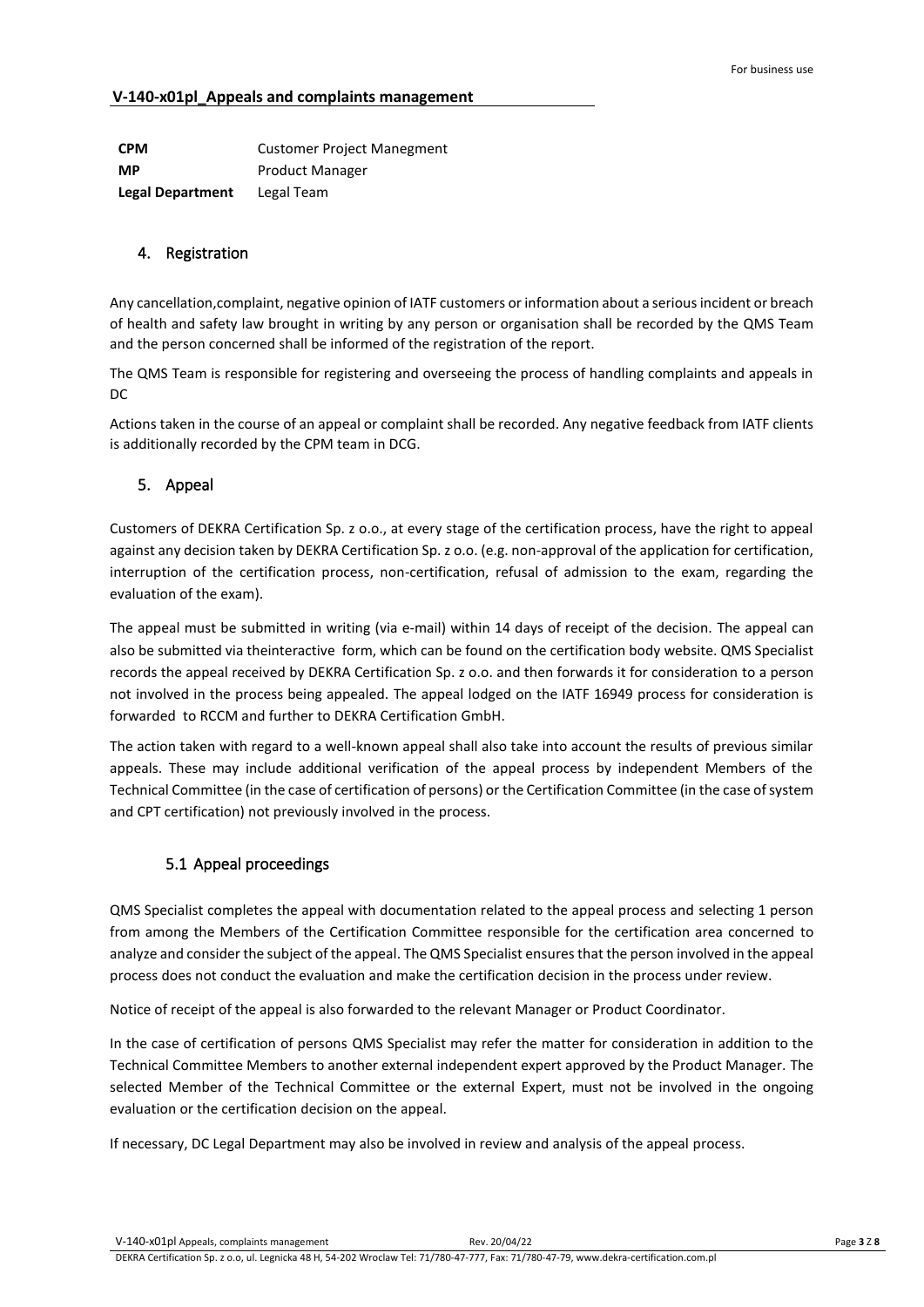Persons involved in the appeal process state:

- $\Box$  appropriateness of the appeal and indicates what action should be taken in response to the appeal
- $\Box$  dismisses the appeal.

The decision shall be forwarded to the QMS Specialist, which shall be responsible for formally forwarding it to the appellant. Where applicable, appropriate corrections and corrective actions shall be taken, the implementation of which shall be monitored by the QMS Team.

The appeal should be heard within 3 months of the date on which it was received.

QMS Specialist informs the customer in writing about how the appeal is dealt with.

The lodging, examination and decision-making of appeals shall not result in any action against the appellant.

The person, who disagrees with the decision on the appeal has the option to resubmit a written appeal. Then the QMS Specialist shall refer the case to the Legal Department of DEKRA Certification Sp. z o.o.

Each client is informed in the contract / General Terms and Conditions of Business (D-033-01pl General Terms and Conditions of Business or CW-D02-W\_General Commercial Terms and Conditions JCW-JN) / D-03SS-x02pl General Conditions of Certification of Persons that in the event of a discrepancy in the interpretation of legal acts, the last body of appeal is the competent court for the seat of the Contractor.

### <span id="page-3-0"></span>**6.** Complain

We distinguish:

- $\square$  Complaints regarding the activities of DEKRA Certification Sp. z o.o.;
- $\Box$  Complaints about organizations / persons certified by DEKRA Certification Sp. z o.o.

Complaints should be addressed to the Quality Management System (QMS Team).

Complaints may be submitted in writing or by e-mail. The complaint can also be submitted via the interactiveform, which can be found on certification body website. In case of an oral complaint DEKRA Certification Sp. z o.o. requires its written confirmation. Complaints, regardless of how they are lodged, should include the name and address of the complainant, otherwise they are left unseeded. In addition, the notification may also be received by analysing customer satisfaction if contact with the customer results in a complaint, such information must be reported in writing (via e-mail) to the QMS Team.

The following complaints are submitted to DEKRA Certification GmbH:

- where the complaint needs clarification in the DAkkS accreditation body.

- where it concerns the impartiality of DEKRA Certification.

-where it concerns the negative opinion of IATF customers

The customer also has the right to lodge a complaint against DEKRA's actions with the PCA accreditation body.

We provide confidentiality to complainants. If possible, we formally notify the complainant of the completion of the complaint process.

When informing certified customers about a complaint, the data of the complainant and the reason for the complaint should always be treated as confidential.

V-140-x01pl Appeals, complaints management Rev. 20/04/22 **Page 4** Z **8** Page 4 Z **8** 

DEKRA Certification Sp. z o.o, ul. Legnicka 48 H, 54-202 Wroclaw Tel: 71/780-47-777, Fax: 71/780-47-79, www.dekra-certification.com.pl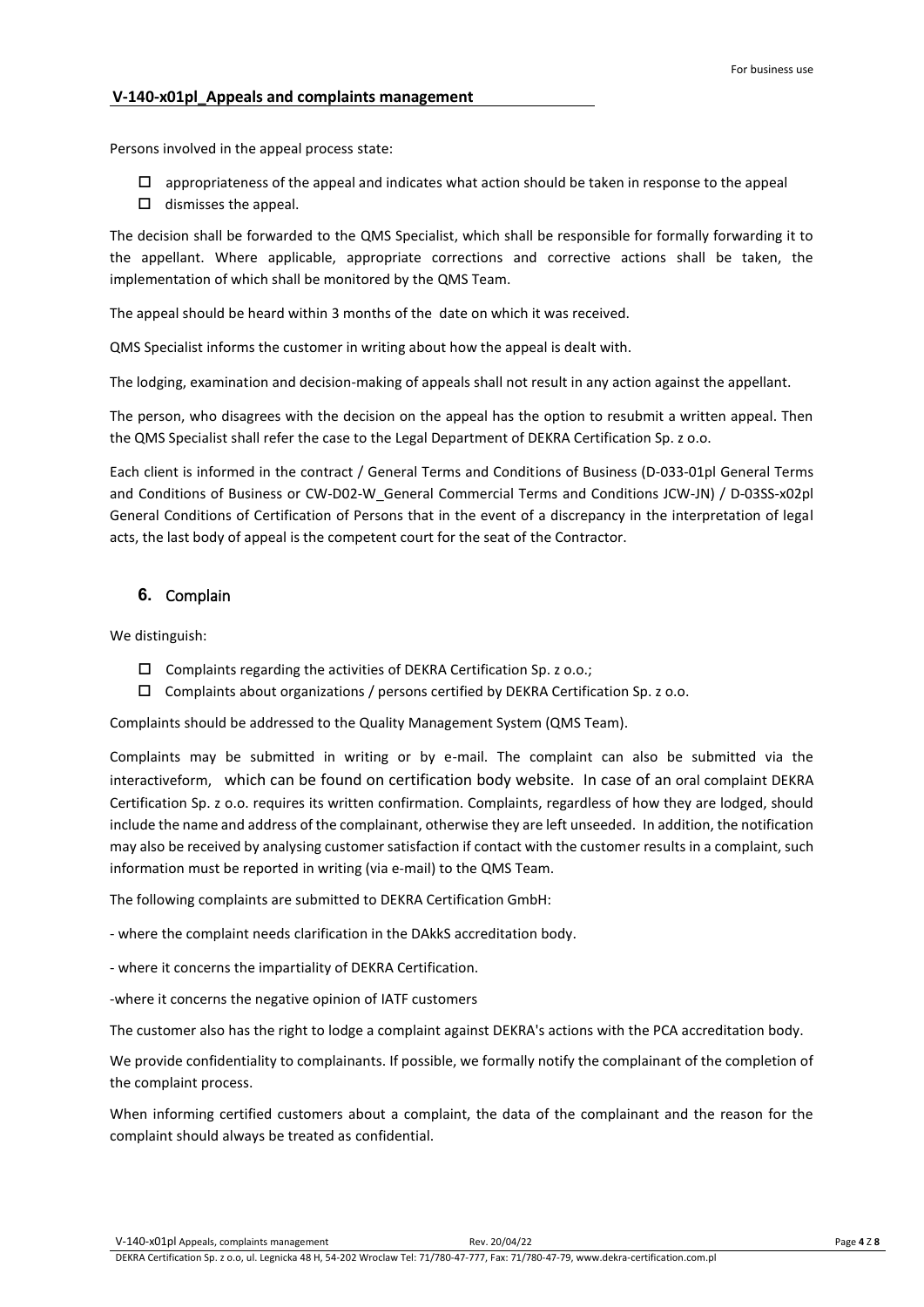The certification body, together with the certified customer and the complainant, shall decide whether and to what extent the subject matter of the complaint and the manner in which the complaint should be made public.

A complaint about a certified organization/person means a third party's statement that the certified organization/person does not meet the certification conditions or does not comply with certification requirements, rules for the use of certificates, DEKRA marks or other shared items of use. Such a statement shall contain specific information sufficient for further investigation. If a complaint is received by a certified organization/person, they must immediately inform DEKRA Certification Sp. z o.o. during the term of the contract with DEKRA Certification Sp. z o.o. the certified organization / person must store all documents and information regarding complaints and immediately make them available to DEKRA Certification Sp. z o.o. free of charge, so that DEKRA Certification Sp. z o.o. can assess the complaint.

### 6.1 Handling with complaints

<span id="page-4-0"></span>The complaint submitted on the IATF 16949 process for consideration is forwarded to DEKRA Certification GmbH.

Information about the receipt oftheproduct is also transmitted to the relevant Manager or Product Coordinator. Any properly submitted complaint is registered and handled by the QMS Specialist. The complaint shall be supplemented by documentation relating to the subject-matter of the complaint. In the event that a complaint has been made against the MSR, the consideration and decision on the merits of the complaint shall be taken by the Chairman of the Management Board.

After considering the complaint, the MSR or the Chairman of the Management Board shall state:

- $\Box$  merits of the complaint
- $\Box$  unfoundedness of the complaint.

If a complaint is found to be well-known, the QMS Specialist shall appoint the person/team responsible for collecting and verifying all necessary information for the validation of the complaint. The designated person/team was not previously involved in the case that was the subject of the complaint. The course of action is recorded on form F-013-01. Some processes may require the participation of an appropriate od Technical Coordinator or Product Manager.

After reviewing the information necessary to validate the complaint, the MSR in consultation with the Area Coordinator decides what action to take in response to the complaint. Where applicable, appropriate corrections and corrective actions shall be taken, the implementation of which shall be monitored by the QMS Team.

After investigating a complaint concering a certified organization / person, MSR based on the information obtained or lack of such information, makes a decision to place the company / person under special supervision, including may order an additional - additional audit / conduct an additional examination or decide, that the complaint is not justified.

A response to the complaint shall be given by QMS Specialist within a period of 14 working days or, where it takes a longer period of time to clarify the case, information shall be provided to the party on the way forward.

### 6.2 Handling of complaints – certification of persons

<span id="page-4-1"></span>In the event of a well-timed complaint against a certified person, the impact of the complaint on competence related to the certified area shall first be analysed. The process of dealing with a reasonable complaint against a person certified by DEKRA Certification Sp. z o.o. may include the conduct of an additional examination or a reexamination by an independent Member of the Technical Committee.

V-140-x01pl Appeals, complaints management Rev. 20/04/22 Page **5** Z **8**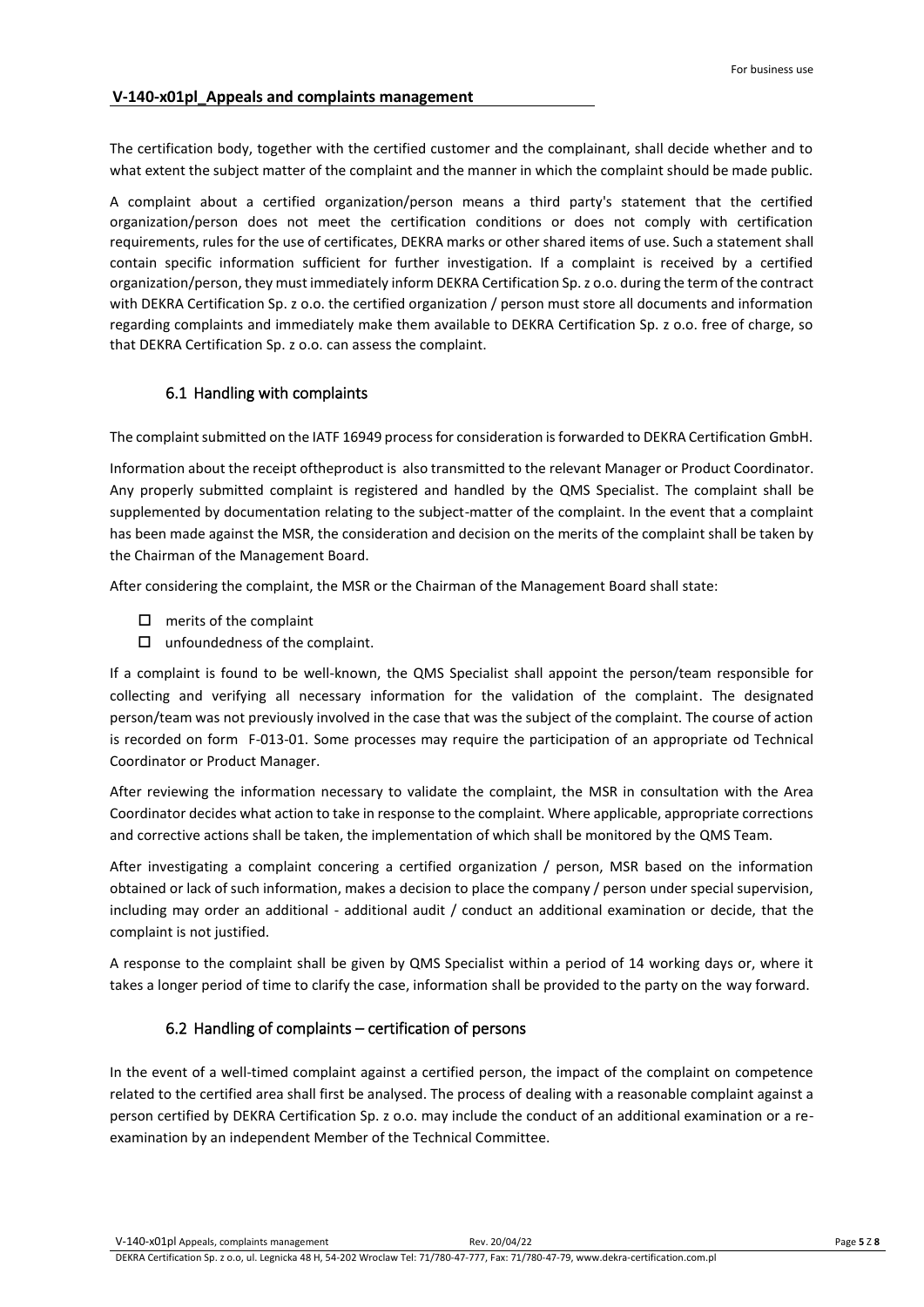If DEKRA Certification Sp. z o.o., while respecting the principle of commensurateity, concludes that the DEKRA certificate does not need to be suspended or revoked immediately, the following procedure applies:

DEKRA Certification Sp. z o.o., under threat of withdrawal of the certificate, will call on the certified person to immediately respond to the objections. A certified person within a maximum of 30 calendar days from the date of receipt of the summons is obliged to respond to the objections. Upon receipt of the letter from a certified person or at the latest after the expiry of the above-due date DEKRA Certification Sp. z o.o. decision to revoke the certificate or take other action. For the duration of this 30-day deadline, DEKRA Certification Sp. z o.o. has the right to suspend the certificate issued by DEKRA Certification.

# <span id="page-5-0"></span>7. Negative customer reviews for IATF 16949

Each DC employee is responsible for providing negative customer feedback regarding IATF 16949 to the CPM Team. CPM enters information into form F-147-01 Negative customer feedback - product IATF 16949.

If the topic can be answered directly, the CPM closes the process in an Excel worksheet. If not, the RCCM will be informed and, if necessary, a complaint or appeal will be opened.

A notification receiving the status of a complaint or appeal for resolution shall be forwarded to the DCG

The CPM team forward form F-147-01 to the internal complaint box (complaints.certification.de@dekra.com).

<span id="page-5-1"></span>The IATF OEM report is like a complaint, the CPM team registers and forwards the report to the DCG

## 8. IFS Complaints

Complaints in the IFS area require a written acknowledgement of receipt within 7 days. An initial response regarding the current status (attachment to the complaint, identification of the person responsible for the investigation) is to be provided to the complainant within 14 days.

### <span id="page-5-2"></span>9. Escalation – process in Dekra Certification GmbH

The following process relates to the handling of escalated appeals and complaints that are reviewed at DEKRA Certification GmbH.

For the appeals process, the escalation process begins with the appointment of a responsible person (QMS Team) to initiate the analysis for the investigation. For escalation, actions are defined as follows:

14 calendar days after receipt of the complaint, an investigator must be appointed by the department. If the QM team has not been appointed after this deadline, the Head of Quality Management and the disciplinary superior of the department will be informed of the escalation.

A second escalation process has been defined for the complaint procedure as follows:

The first reminder for handling complaints is sent 1 month before the end of the deadline. The second reminder is sent 14 calendar days before the deadline with the involvement of the head of QM. If processing is not completed by the deadline, escalation is initiated on the next calendar day. For this purpose, the disciplinary superior of the processor and the Head of QM is involved in the escalation.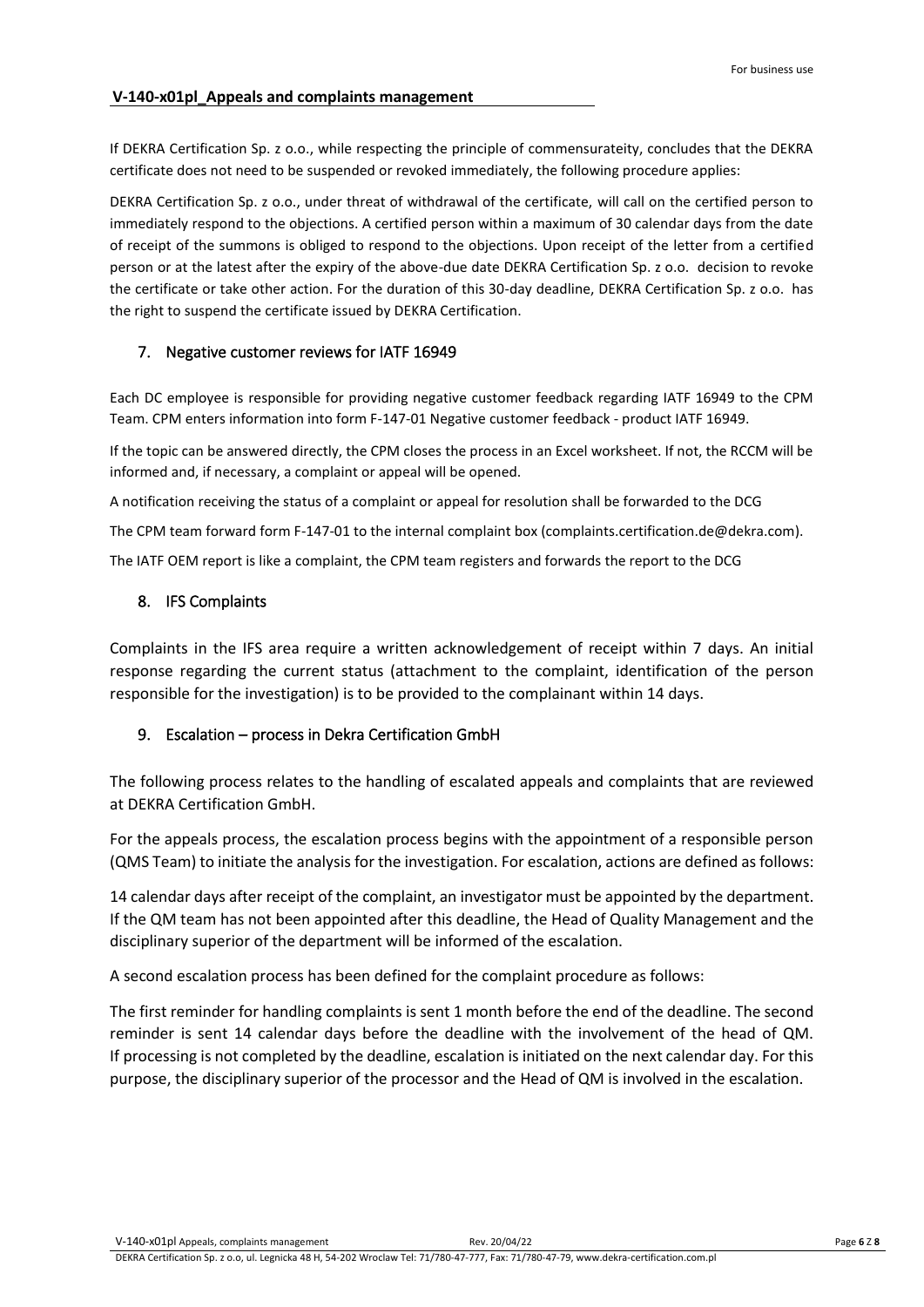#### <span id="page-6-0"></span>10. Dealing with information about a serious incident or breach of health and safety law

The certified customer is obliged to promptly inform DC of a serious incident or breach of health and safety law. Any such notification should be addressed to the ISO 45001 Coordinator, who is responsible for maintaining a record of these incidents or OHS violations and for implementing necessary actions to verify them. It is subject to registration and is transmitted for verification to the OH&SMS Coordinator. In justified situations by the ISO 45001 Coordinator, it may be necessary to carry out a special audit to examine whether there has been a deterioration in the operation of the system and whether its functioning has been effective. The date and manner of the audit is agreed in advance with the client, it is planned after the completion of the activities carried out by the legal authorities. A report is required after such a special audit has been carried out. On the basis of the results of the audit, the ISO 45001 Coordinator decides on the further handling of the certificate.

### <span id="page-6-1"></span>11. Notification and termination of proceedings

The person filing the complaint or appeal is informed in writing (via email) by the QMS Specialist about the current status of the case proceeding and the decision on the appeal/complaint filed.

### <span id="page-6-2"></span>12. Dispute

DEKRA Certification Sp. z o.o. may forward a complaint that has not been resolved internally to the interviewer. The transfer to the interviewer may also be made if the complainants inform DEKRA Certification Sp. z o.o. that they wish their complaint to be initially dealt with by the lessee rather than DC.

# **The decision to forward the complaint to the decision of the decision to the decision to the trustee is always taken by the Management Board of the Company.**

The arbitration may appoint an independent arbitrator designated by the relevant association (e.g. Supreme Technical Organisation, Polish ISO Forum, etc...).

The participation of the arbitrator must be agreed by either party to the dispute.

The resolution of a dispute may result in a settlement, recommendation or decision.

Once the dispute has been resolved, DEKRA Certification Sp. z o.o. takes the necessary steps to implement the settlement in a manner consistent with the settlement, recommendation or settlement decision. These steps include:

- Determine whether DC should take certain specific actions to implement the settlement (e.g. payment of a refund or other amount or other specific action that has been ordered or agreed);
- Assign responsibility for such activities to relevant personnel inside and outside DC and inform those personnel of the applicable deadlines or expected implementation time limits, if applicable;
- Coordinate the implementation of the settlement among responsible staff, complainants and others, and monitor the progress of the implementation of the settlement by each of them;
- Confirming the completion of the necessary actions;
- Notifying the interviewee when the implementation of the settlement has been completed or if implementation is delayed, including the reasons for the delays;